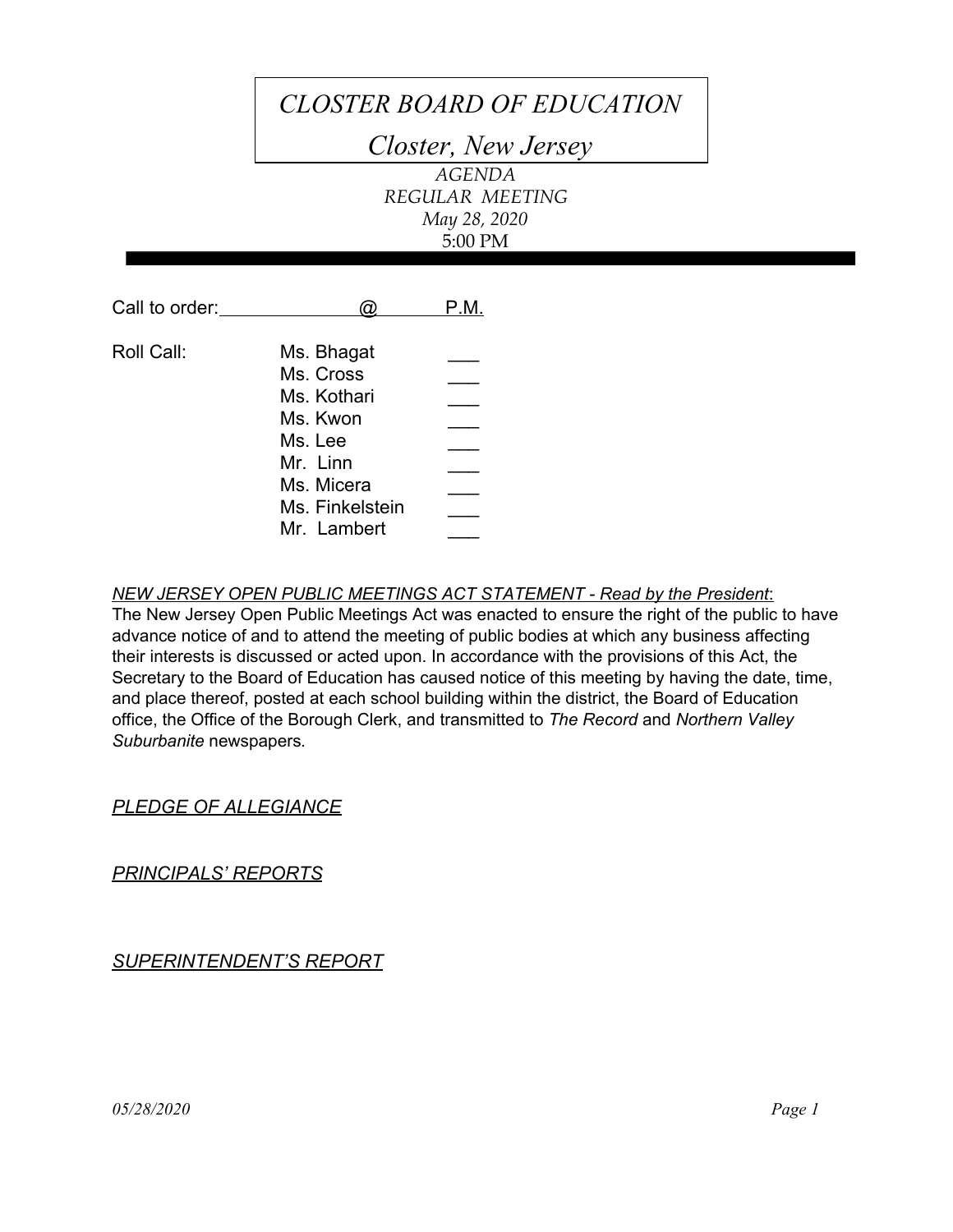#### *BOARD OPERATIONS*

Moved by \_\_\_\_\_\_\_\_\_\_\_, seconded by \_\_\_\_\_\_\_\_\_\_\_\_\_\_\_to approve Motion A. Motion was by a roll call vote of the Board as follows: YEAS: NAYS:

A. Motion to approve May 11, 2020, minutes.

#### *PUBLIC DISCUSSION ON AGENDA ITEMS*

Moved by \_\_\_\_\_\_\_\_\_\_\_, seconded by \_\_\_\_\_\_\_\_ to open the meeting to the public.

*Statements made by individual participants are limited to a duration of three (3) minutes unless otherwise announced at the beginning of the discussion. The Board urges large groups to select one person to represent them. The Board reminds those individuals who take the opportunity to speak to please step up, identify themselves by name and address, and to limit their comments to items listed on the agenda.*

Moved by \_\_\_\_\_\_\_\_\_\_\_, seconded by \_\_\_\_\_\_\_\_\_\_ to resume the regular order of business.

## *CURRICULUM AND INSTRUCTION COMMITTEE Chairperson Ms. Bhagat, Mr. Linn, Ms. Cross*

| Moved by     | seconded by | to approve Motions A-C.                      |
|--------------|-------------|----------------------------------------------|
| Motions were |             | by a roll call vote of the Board as follows: |
| YEAS:        |             |                                              |
| NAYS:        |             |                                              |

#### A. **APPROVAL - Staff Coursework**

Motion to approve the following courses for 2019-2020 as recommended to the Superintendent by the Principals:

| Staff Member:     | <b>Kerry Vogel</b>                      |
|-------------------|-----------------------------------------|
| Course No./Title: | EDUC-7130 Building Classroom Discipline |
| Institution:      | University of LaVerne                   |
| Credits:          | 3                                       |
| Staff Member:     | Kerry Vogel                             |
| Course No./Title: | EDUC-713K The Differentiated Classroom  |
| Institution:      | University of LaVerne                   |
| Credits:          | 3                                       |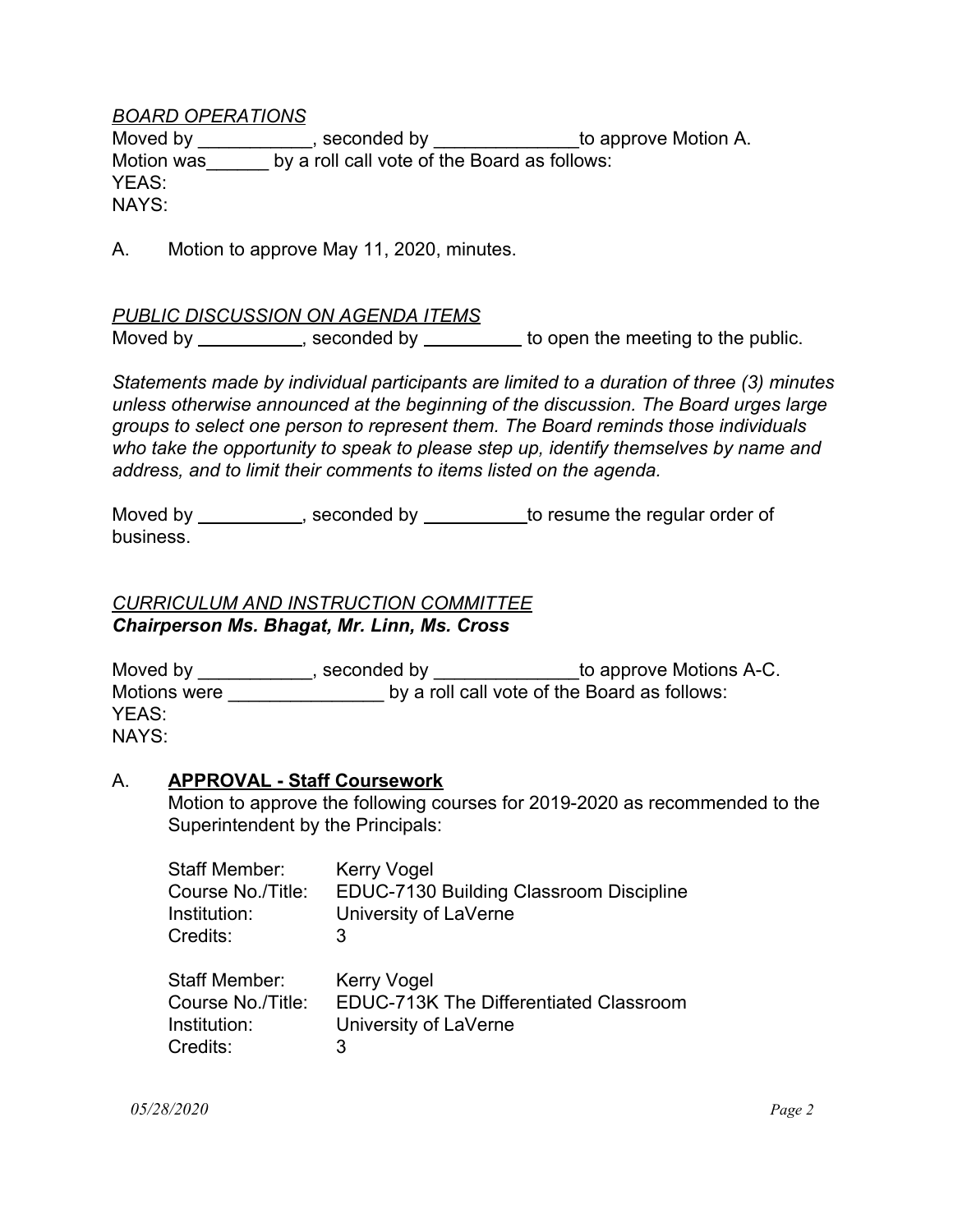| Staff Member:     | Andrea Watkins                                        |
|-------------------|-------------------------------------------------------|
| Course No./Title: | EDUC-6612.91 Reading Comprehension                    |
| Institution:      | <b>Fairleigh Dickinson University</b>                 |
| Credits:          | 3                                                     |
| Staff Member:     | Judith Lagomarsino                                    |
| Course No./Title: | TEC 907 Technical Digital Citizenship (online course) |
| Institution:      | <b>Fresno University</b>                              |
| Credits:          | 3                                                     |
| Staff Member:     | Judith Lagomarsino                                    |
| Course No./Title: | TEC 948 Teaching and Learning Online                  |
| Institution:      | <b>Fresno University</b>                              |
| Credits:          | 3                                                     |

#### B. **APPROVAL - New Special Education Class**

Motion to approve the establishment of a new special education class in Hillside Elementary School for SY 2020-2021.

#### C. **APPROVAL - Virtual Field Trip**

| Group:    | Grade 4                                          |
|-----------|--------------------------------------------------|
| Date:     | June 2020                                        |
| Location: | Constitutional Walking Tour (Virtual Field Trip) |

## *FINANCE AND PHYSICAL PLANT COMMITTEE Chairperson Ms. Kwon, Ms. Kothari, Ms. Finkelstein*

Moved by \_\_\_\_\_\_\_\_\_\_\_\_, seconded by \_\_\_\_\_\_\_\_\_\_\_\_\_\_\_to approve Motions A-D. Motions were **Later and School** by a roll call vote of the Board as follows: YEAS: NAYS:

#### A. **APPROVAL - Monthly Financials and Certification**

Motion to approve the following items as required, pursuant to NJSA 18A:17-9 and NJAC 6:20-2.13, as per Appendix A attached:

- a. Board Secretary and School Treasurer Financial Reports for April 2020.
- b. Board of Education's Monthly Certification of Budgetary Major Account /Fund status for April 2020.
- c. Transfer of funds for April 2020.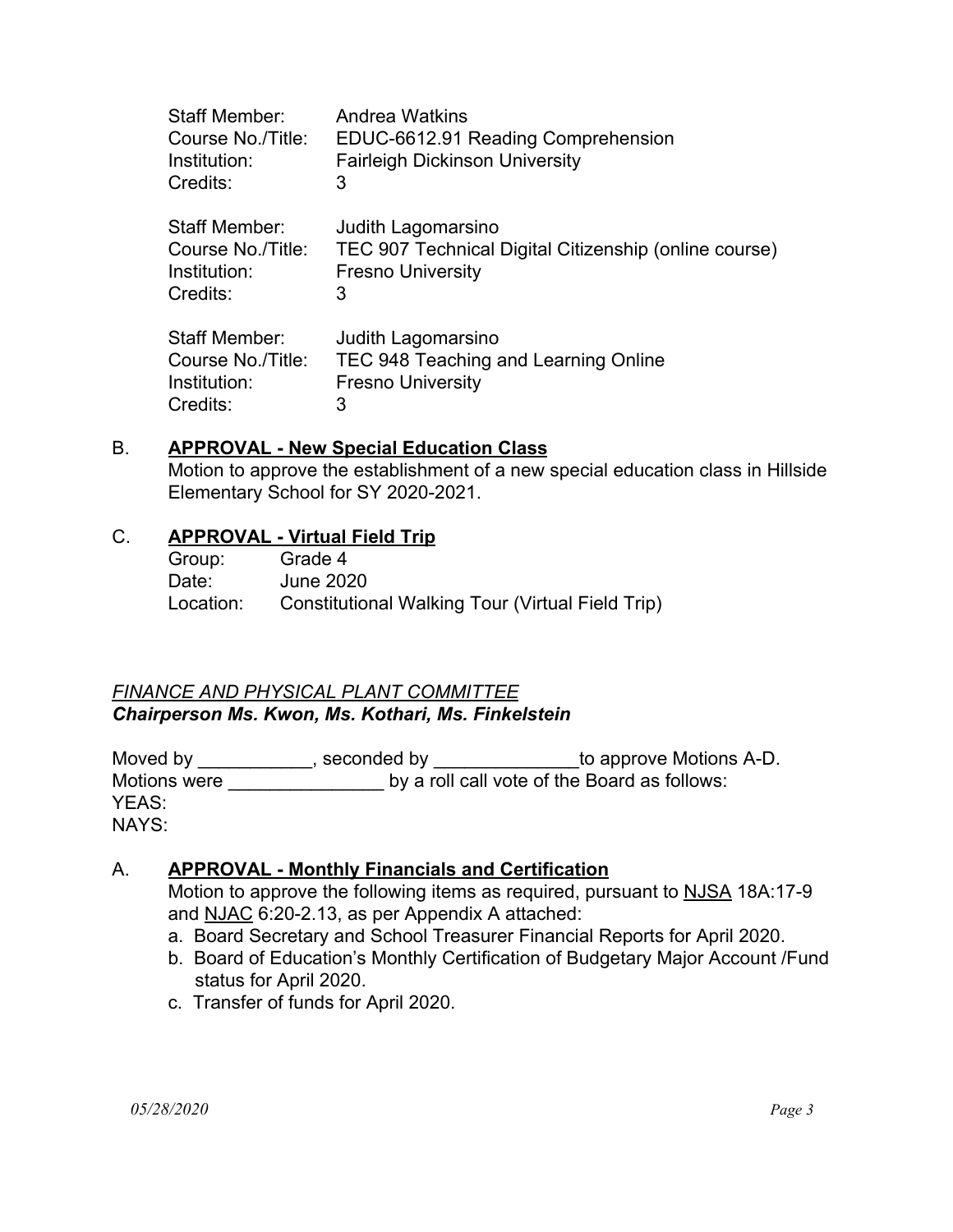## B. **APPROVAL - Monthly Bills**

Motion to approve payment of bills from May 15, 2020 to May 26, 2020 in the amount of:

| General Fund (Fund 10)    | \$724,290.55 |
|---------------------------|--------------|
| Special Revenue (Fund 20) | \$3,518.11   |
| l TOTAL                   | \$797,808.66 |

### C. **APPROVAL - Genesis Cancellation of Contract and Exit File Fee** Motion to approve cancellation of the contract with Genesis Student Information Systems as of 7/1/20, along with exit file fee of \$500.00

# D. **APPROVAL – Application & Acceptance of ESEA and IDEA Grants**

Motion to approve the application and acceptance of ESEA and IDEA grants for School Year 2020-2021 in the following amounts:

| ESEA                  | \$158,537 |           |          |
|-----------------------|-----------|-----------|----------|
| Title I               |           | \$107,831 |          |
| <b>Title IIA</b>      |           | \$21,737  |          |
| Title III             |           |           | \$18,969 |
| <b>Title IV</b>       |           | \$10,000  |          |
| <b>IDEA</b>           | \$269,496 |           |          |
| <b>IDEA Basic</b>     |           | \$258,232 |          |
| <b>IDEA PreSchool</b> |           | \$11,264  |          |
|                       |           |           |          |

### *PERSONNEL AND MANAGEMENT COMMITTEE Chairperson Ms. Lee, Mr. Lambert*

Moved by \_\_\_\_\_\_\_\_\_\_\_\_\_, seconded by \_\_\_\_\_\_\_\_\_\_\_\_\_to approve Motions A-B. Motions were **by a roll call vote of the Board as follows:** YEAS: NAYS:

# A. **APPROVAL - Long Term Substitute Teacher - Grade 7 Language Arts**

Motion to approve Sarah Comstock as leave replacement teacher for grade 7 Language Arts, for the 2020-2021 school year, pending a criminal history background check. Salary is \$58,074, plus benefits (MA, Step 0).

## B. **APPROVAL - Leave of Absence Meghan Pleus**

Motion to approve the leave of absence for Meghan Pleus from September 1, 2020, through November 24, 2020, in accordance with FMLA and NJFLA, and a *05/28/2020 Page 4*